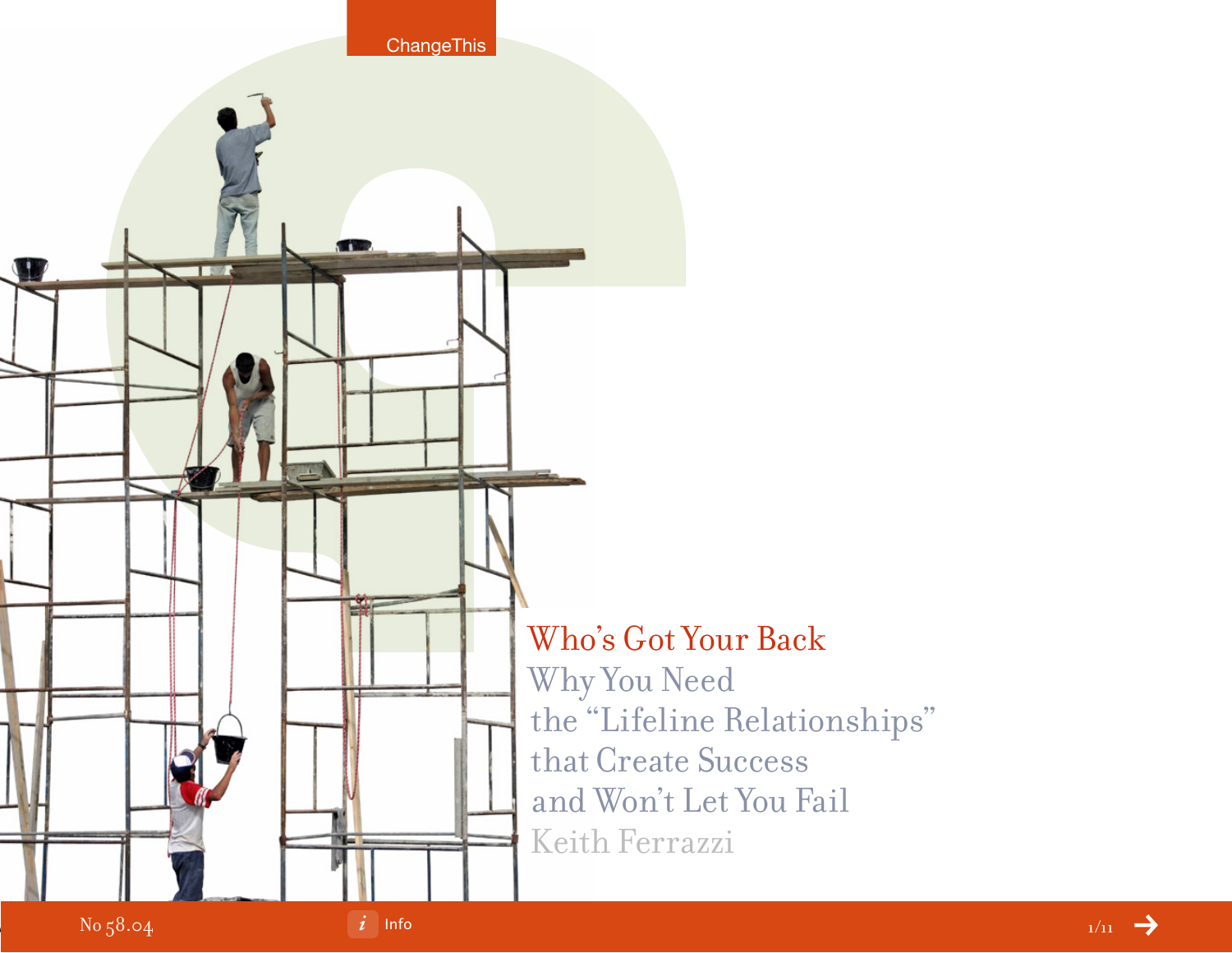## Lifeline Relationships

Behind every great leader, at the base of every great tale of success, you will find an indispensable circle of trusted advisors, mentors, and colleagues. These groups come in all forms and sizes and can be found at every level and in nearly all spheres of both professional and personal life, but what they all have in common is a unique kind of connection with each other that I've come to call lifeline relationships.

## These relationships are, quite literally, why some people succeed far more than others.

There's a good chance that you've already experienced the power and potential of lifeline relationships at some point in your life. Imagine some of the attributes of the best bosses you've ever had the kind of boss who encourages you, who gives you space to grow, who appreciates your efforts, who doesn't micromanage but guides your development with wisdom, and who handles your slip-ups with firmness, understanding, and candor. Or think back to that good friend or family member who dropped everything to be there for you at a critical juncture in your life and didn't let you fail. Picture that associate you had at work who took a risk for you, and whose influence still touches you today.

If you've ever had an important person or group of people in your life who've shepherded you in the right direction—even if you've had just a taste of it—you know what I mean.

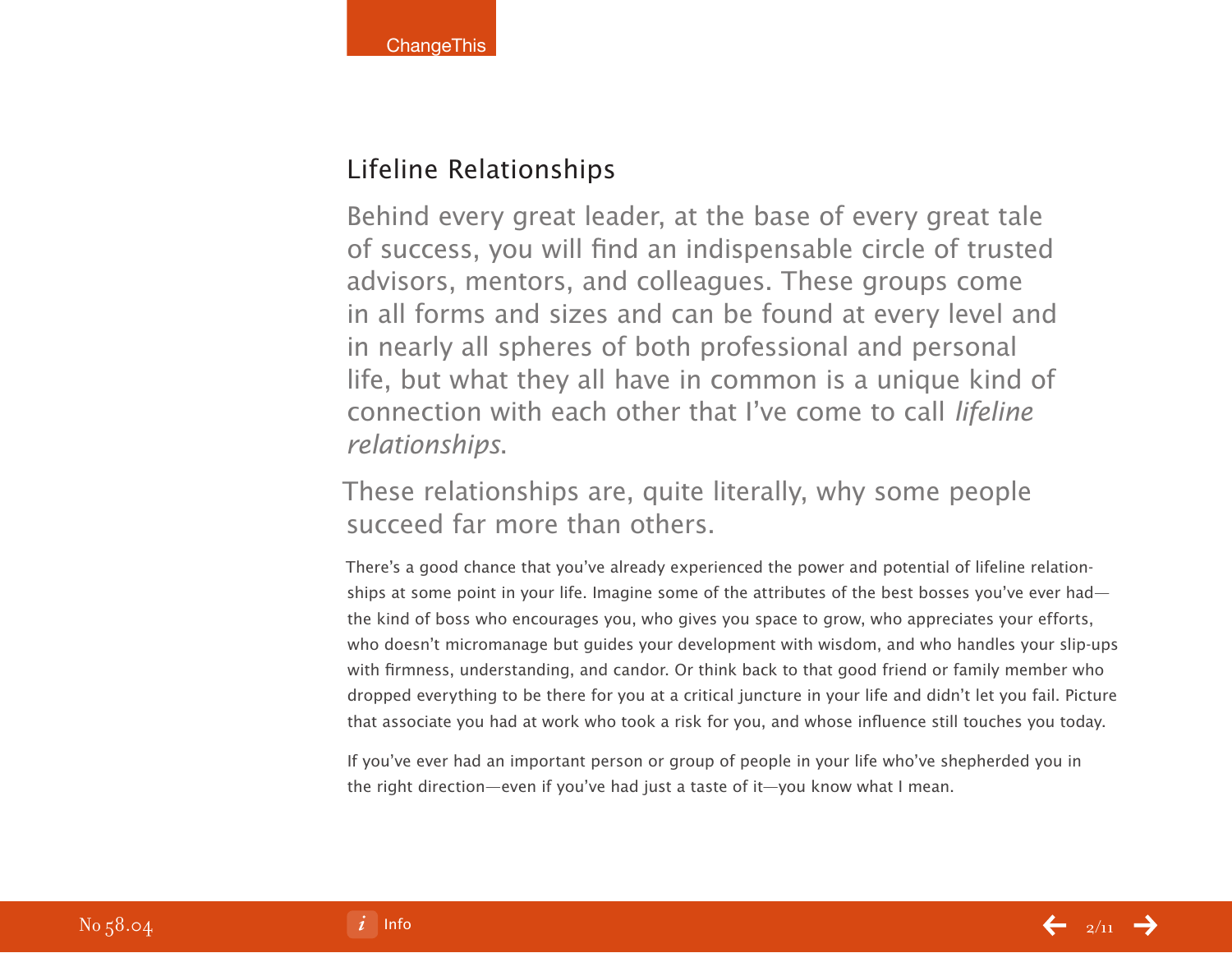## A Call to Action

Each one of us is a salesperson, leader, and entrepreneur, seeking answers. All of us work hard at our jobs and careers—and I include stay-at-home parents in this category. We're all entrepreneurs of our own ideas, whether we own our own companies or work for someone else. We're all leaders in our own lives—with our colleagues, with our employees, with our kids, and in our communities. Each one of us is a salesperson of ourselves and our opinions, if not of business products and services. And most of us come up against personal and professional problems that are just too big to solve alone. If we want to be as successful as we know we can be, we need the help of others.

# We're all entrepreneurs of our own ideas, whether we own our own companies or work for someone else.

So whether you're running a country, a business, or a household, you can't know everything you need to know to be successful—no one can. We need the advice and feedback of people we trust. It's why mothers instinctively reach out to other mothers for advice on schools and doctors. It's why parents talk to other parents about schools, curriculums, student activities, social events, dating, teenagers, and the like. It's why the most successful teams surpass each team member's wildest individual dreams. It's the reason presidents create "kitchen cabinets." Reaching out to and connecting with others doesn't show up on the syllabus of most business schools. But one day it will.



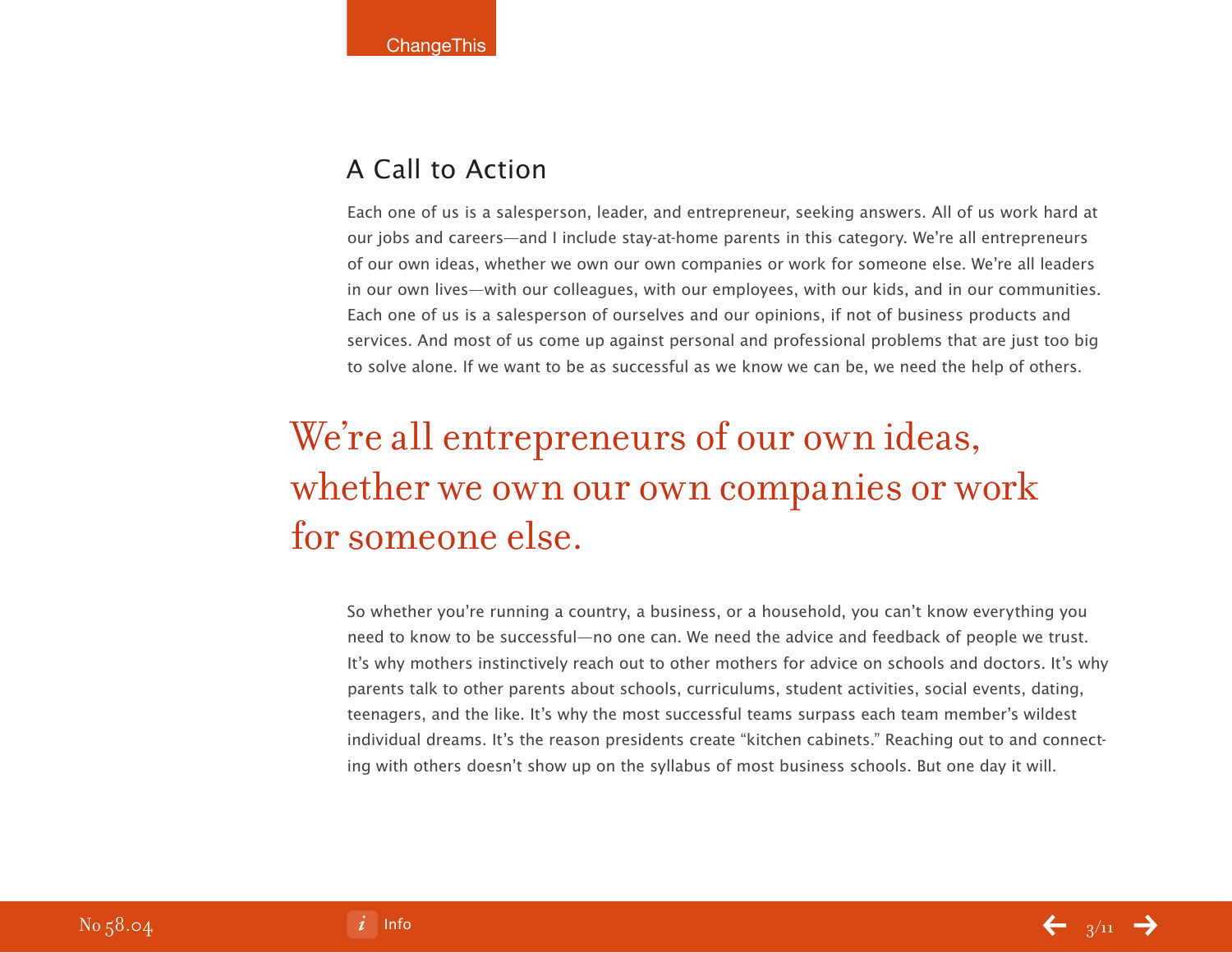### Here are eight things that are clear as day to me:

**1. Life coaching,** with its hazy self-helpish title, comes in for more than its fair share of ribbing in the media and elsewhere. But look past the snarky skepticism and you'll find a nearly \$3 billion market of executive, life, and career coaches. And it's growing at a clip of 25 percent a year! A massive industry has emerged suddenly to fill a relationship vacuum. As a society, we're crying out for more community, more help, more advice and support. As individuals, we're looking for lifeline relationships anywhere we can get them, even if we have to buy them. This is an issue that's not going away.

**2. Most organizations remain entrenched in the status quo.** And the status quo is often a hierarchical structure where communication is downward, linear, and one-way, from management on down. But real, candid communication—communication that spawns open, honest relationships—is nearly impossible if based on such one-way communication.

Top-down directives might have been fine when employees were factory cogs and work was all about efficiency. But most of us no longer do cog-like work. In the information age, success is less about efficiency than effectiveness—that is, the ability to get the right things done, rather than just the ability to do things right.

Those who have a few close, deep relationships are able to get the feedback, perspective, and input that are the lifeblood of effective decision makers. The better you become at building such relationships, the better you'll be at what you do, and the more value you'll bring to the table, whether you work inside or outside an organization.

**3. A seismic shift is now under way as passionate individuals, empowered by technology,** come together to form ad hoc "tribes" capable of tackling all manner of projects. The Internet has provided the tools for sharing and cooperating on a global scale.

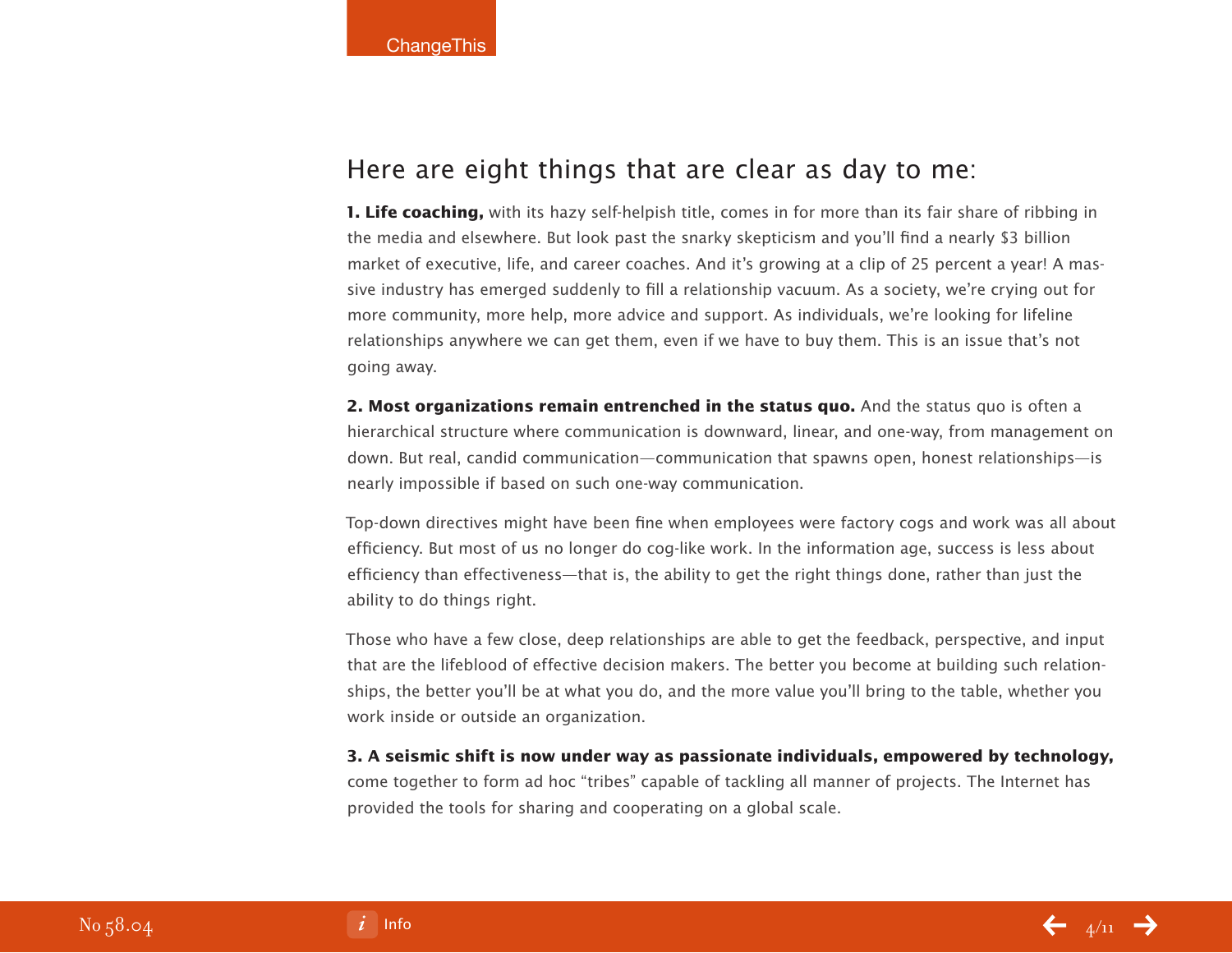Everywhere you look, you can see people coming together around shared interests to work together, to make change, to take action. The potential to transform the workplace, society, and the economy is revolutionary.

**4. The Internet is an important tool, but it's not the answer.** There's an explosion of new sites available to help connect people. Ning, Meetup, Twitter, LinkedIn, Facebook… the list is endless. There are now countless ways to coordinate and connect us, but "connections" are not lifelines. Online, we have more "friends" than ever, but we're still damn lonely. In 1985, the average American had three people in whom to confide matters that were important to him, according to a 2006 study in the American Sociological Review. That number has now dropped to two. More than 25 percent of Americans admit they have no confidants at all.

**5. Considering the vacuum of skilled, effective frontline management** in companies today, executives, managers, and employees who are proactive in finding a team of advisors to help give them feedback and coaching, accountability, and support are the ones who will flourish in today's challenging environment. They'll also save their companies a lot of time and money by being more knowledgeable, perceptive, productive, and innovative. Lifelines are prepared to take risks and speak openly with each other, fueling the creative interchange from which new ideas spring.

**6. Most people want more out of work these days than just a paycheck.** Heck, most of us want more out of life. Like no other time in history, people are taking the search for meaning in their work more seriously.

There is no easier or more effective way to gain that meaning in our jobs, and find work enjoyable again, than creating lifeline relationships. In his book Vital Friends, author Tom Rath cites research from the Gallup Organization that attests to the fact that people who have a best friend at work are seven times more likely to be engaged in their jobs. Yep—that's seven times. Not only are these people more joyful and more apt to innovate, take risks, collaborate, and share bold new ideas, but their customers are more engaged as well. In fact, if you have close friends at work whom you

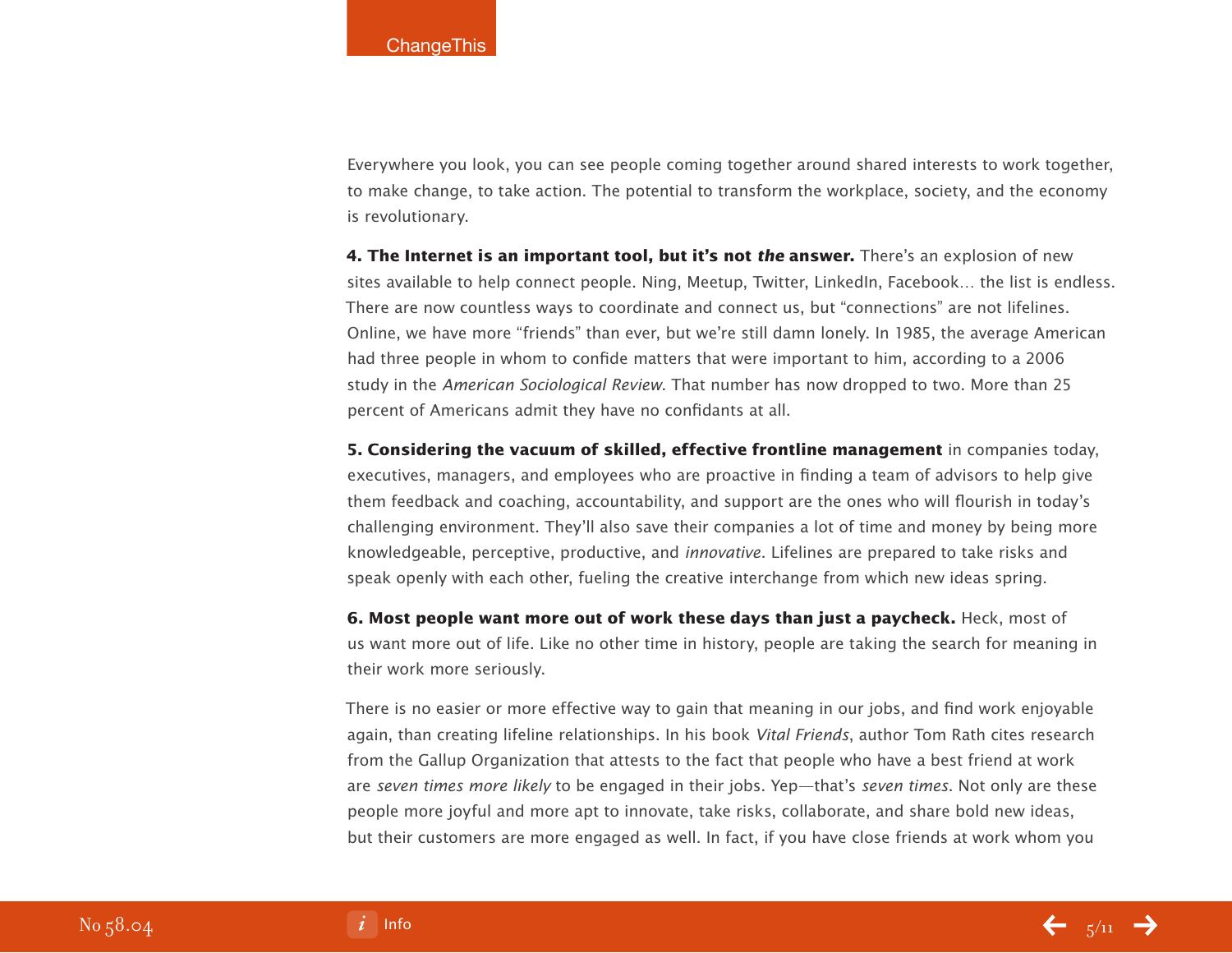respect, your employee satisfaction level increases by 50 percent (you're happier with your benefits as well as your paycheck).

And that happens to be good for your employer, too. A study of fifty-five high-performing global business teams at fifteen global firms conducted for a 2007 Harvard Business Review article, "Eight Ways to Build Collaborative Teams," found that deep social bonds were the major predictor of team success. The other two? Formal initiatives to strengthen relationships, and leaders who invest the time to build strong relationships with their teams.

But companies spend little effort to promote these kinds of friendships and relationships as of yet. Every one of those companies, though, is a tribe waiting to happen, a group of people hungry to be transformed by a few lifeline relationships.

# There is no easier or more effective way to gain that meaning in our jobs, and find work enjoyable again, than creating lifeline relationships.

**7. For business, an initiative is not common sense unless it makes dollars and cents.** 

There are a handful of forward-thinking companies that formally encourage employees to establish lifeline relationships. For the rest, their inattention has a price: According to a 2004 study by Deloitte Research, the annual cost of worker disenchantment in the United States is a stunning \$350 billion, and approaches half a trillion dollars globally. American companies invest \$50 billion annually in leadership training. A report published by the consulting firm Booz Allen Hamilton (now Booz & Company) pointedly summarizes the situation: Senior executives in every industry and every region lament their organizations' inability to execute. As firms grow in scale and scope in

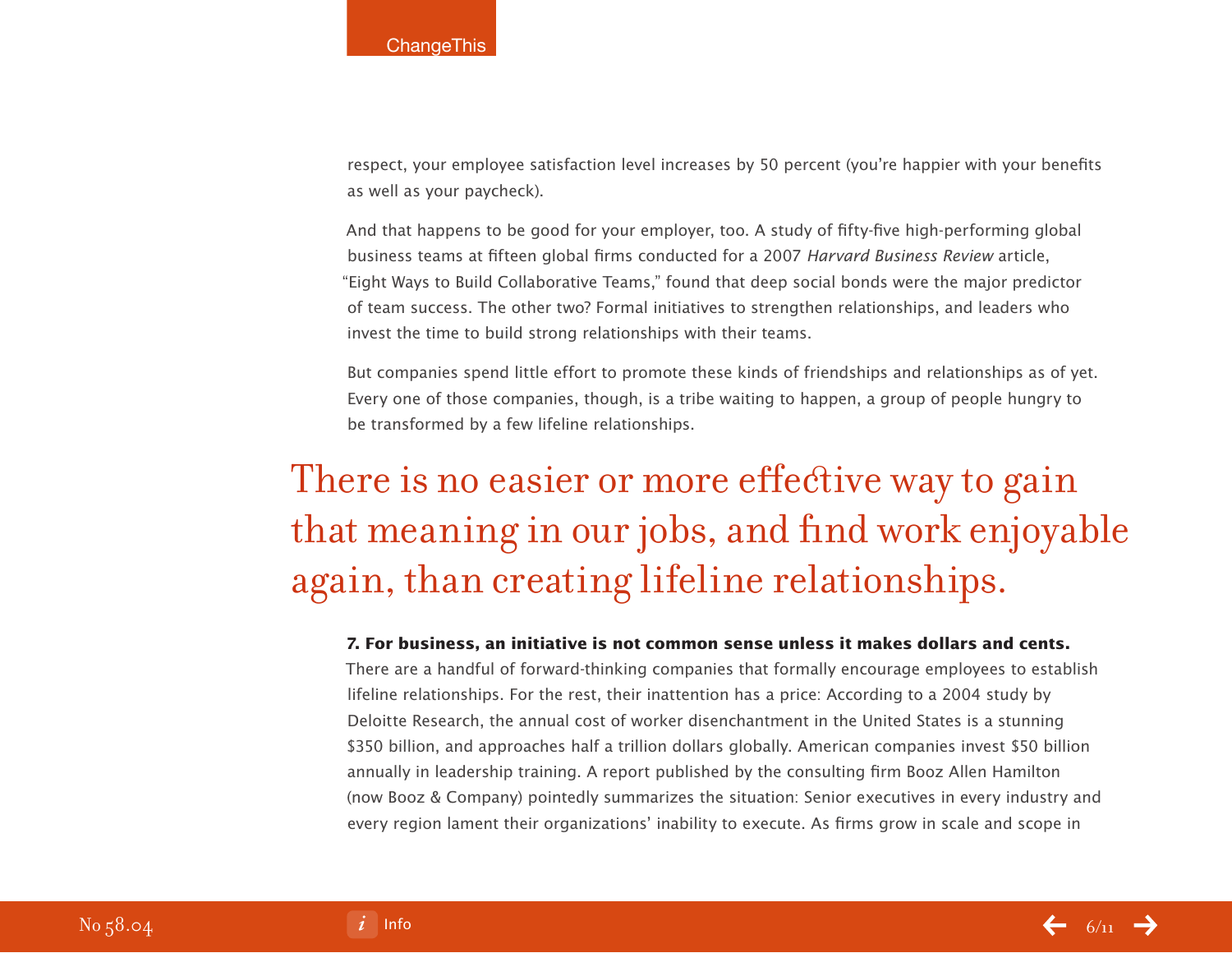a global environment of increasingly rigorous stakeholder demands, the cost of complexity necessarily rises and the capacity to align and adapt invariably diminishes.

In other words, as far as leadership training is concerned, the loss outstrips the investment seven to one. Which confirms my opinion that most leadership training completely misses its target. According again to the Gallup studies, only 18 percent of people work for organizations that provide opportunities for social bonding in the workplace. A few companies have created outright rules against employee "fraternizing." But more firms unwittingly discourage teamwork and mutual support through misguided policies.

Companies and individuals who reject mutual support are going against the grain of research and pure common sense.

**8. And finally, mama knows best!** Consider my mother's card club back in Latrobe. It was originally made up of eight women meeting regularly every month; for the past forty-three years they have shared their dreams for their families, their joys and struggles in their marriages, their frustration in making ends meet. When I called Mom to ask her about her group, she told me they were just talking about how angry they were over the growing size of the empty space at the center of a roll of toilet paper—not exactly what I was expecting!

Of course, they did much more for each other than commiserate over the price of paper goods. The ladies helped each other through cancer, heart disease, and the deaths of two members, "Aunt" Rita and "Aunt" Ruth, giving and receiving love and support from each other around the card table.

Point is, look around and you'll see the imprint of powerful peer-to-peer support everywhere. From FDR's and JFK's kitchen cabinets to church basement support groups to the larger-than-life examples of successful bosses and their high-performing teams on the covers of national magazines, we saw groups helping to provide support and advice to improve the lives of others, every day.

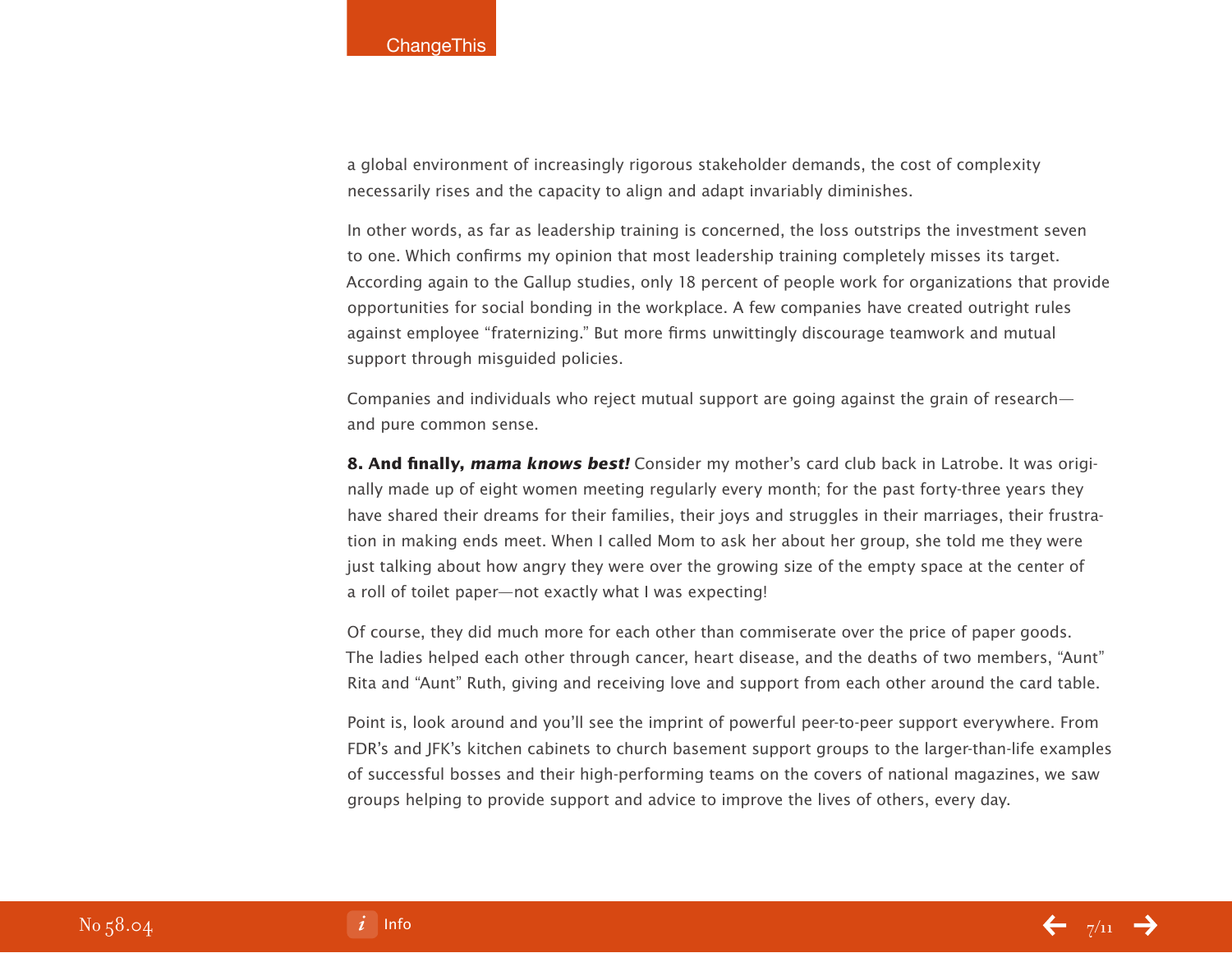## A Personal Testimonial for Lifelines

Years ago, after I published my first book Never Eat Alone, I had plenty of relationships in my life—but not plenty of lifelines, people I could really open up to, share my fears and failures and goals and dreams with, and ask for help. I had started to think that, because I was the boss and people looked to me as an expert, I was supposed to be the one with all the answers. But I didn't always have them. The really powerful relationships I did have—my family, some intimate friends I've had for years—couldn't deliver the kind of insight and feedback on my career and life that I most needed to hear. I needed people I trusted who understood my professional goals. I had those people in my life, too! I'd just never asked for their help. I was too afraid I would come across as weak or flawed; I was frankly embarrassed by some of my behaviors. Why risk undermining other people's perceptions of me by admitting my weaknesses? But inside I knew I was fooling myself if I thought they didn't already see it for themselves.

Starting with three core relationships, I built the protective tribe I needed to support me, push me farther, and hold me accountable to change. Those relationships changed my life. They improved my business. They made me feel secure and grounded despite a world of constantly shifting parts.

## Four Ways Lifeline Relationships Will Help You

Here are four ways I believe lifeline relationships are critical:

**1.** To help us identify what success truly means for us, including our long-term career plans.

**2.** To help us figure out the most robust plan possible to get there, through short-term goals and strategies that would tie us into knots if we tried to go it alone.

**3.** To help us identify what we need to *stop doing* to move forward in our lives. I'm referring to the things we all do that hold us back from achieving the success we deserve.

**4.** To have people around us committed to ensuring that we sustain change so that we can transform our lives from good to great.

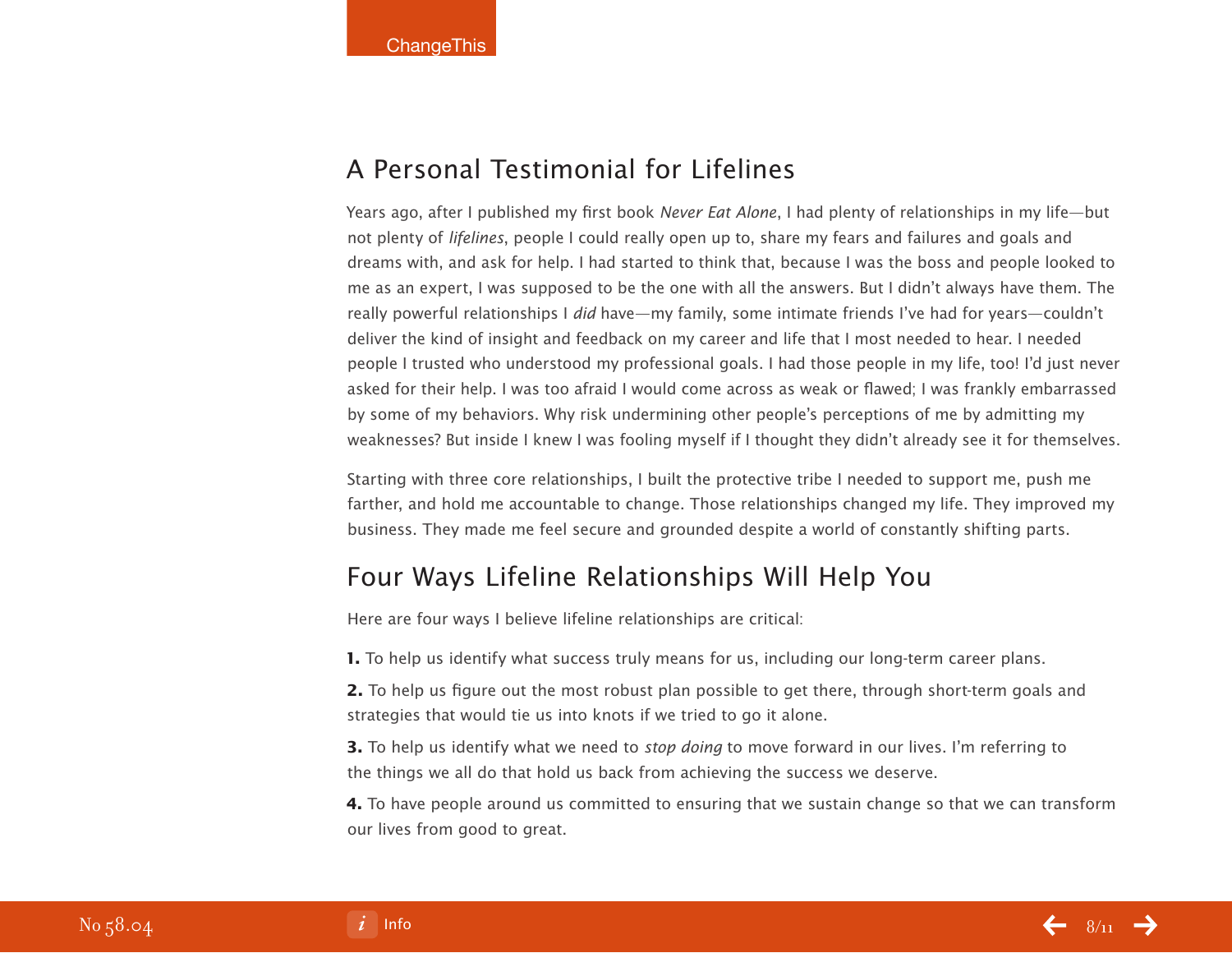## Attract Lifelines, Starting Now

Too many people make the mistake of thinking serendipity, chemistry, or some kind of magic is required to bring these deep, trusting relationships into your life. Here's what I know from experience, in my own life and through many years of working with corporate executives and their teams: You can usher more lifelines into your life, starting today. In fact, these relationships are best built by design. Life is too short, the need for change too urgent, to sit around waiting for an angel.

Ready to take a first step? There are four core mind-sets—which can be learned and practiced—that form the behavioral foundation for creating the deep trusting relationships that create success.

→ **Generosity.** This is the base from which all the other behaviors arise. This is the commitment to mutual support that begins with the willingness to show up and creatively share our deepest insights and ideas with the world. It's the promise to help others succeed by whatever means you can muster. Generosity signals the end of isolation by cracking open a door to a trusting emotional environment, a "safe space"—the kind of environment that's necessary for creating relationships in which the other mindsets can flourish.

→ **Vulnerability.** This means letting your guard down so mutual understanding can occur. Here you cross the threshold into a safe space after intimacy and trust have pushed the door wide open. The relationship engendered by generosity then moves toward a place of fearless friendship where risks are taken and invitations are offered to others.

→ **Candor.** This is the freedom to be totally honest with those you confide in. Vulnerability clears the pathways of feedback so that you are able to share your hopes and fears. Candor allows us to begin to constructively interpret, respond to, and grapple with that information.

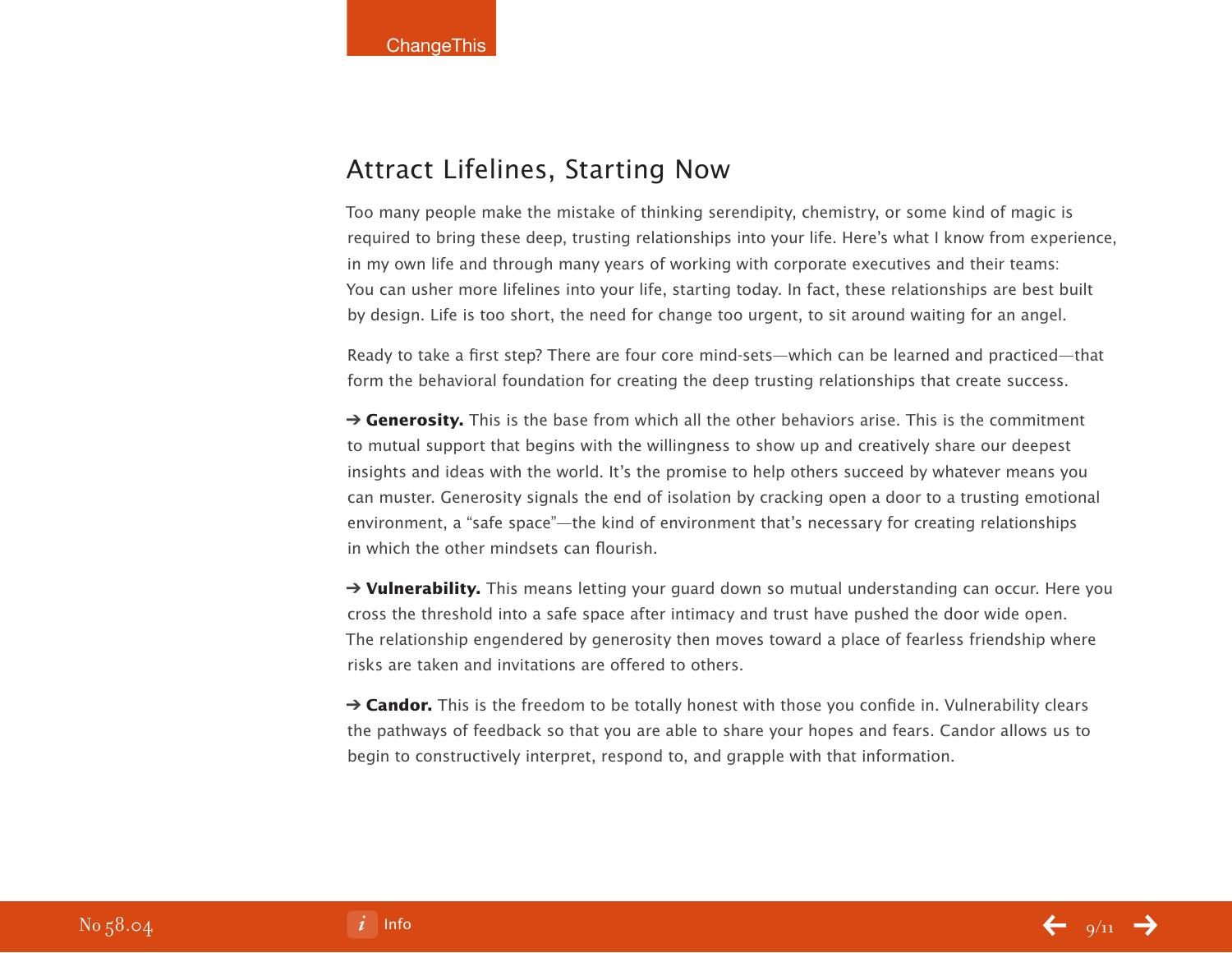→ **Accountability.** Accountability refers to the action of following through on the promises you make to others. It's about giving and receiving the feet-to-the-fire tough love through which real change is sustained.

Let's get something straight: The concept of reaching out to others for support isn't about changing who you are. It's about enlisting the help and advice of others to help you *become* the best you you can be. **a** 

The concept of reaching out to others for support isn't about changing who you are. It's about enlisting the help and advice of others to help you *become* the best *you* you can be.